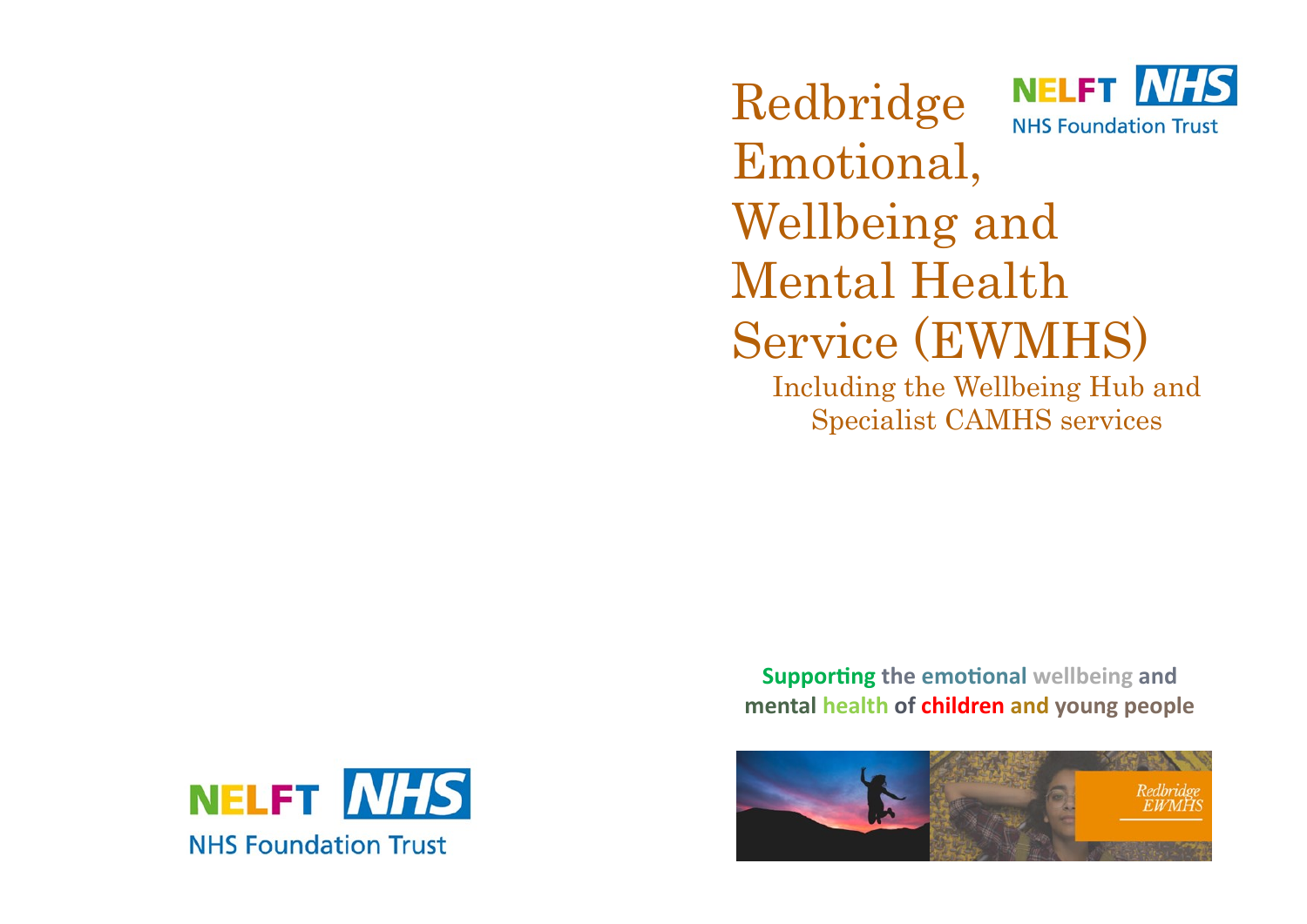# Who we are

The community based Redbridge Emotional Wellbeing and mental health service offers help to young people from birth up to the age of 18 who are experiencing emotional, behavioural and mental health difficulties. EWMHS includes the Wellbeing Hub and Specialist CAMHS services.

### Contact us

Emotional Wellbeing and Mental Health Services Specialist Community Health Service for Children and Young People

The Grove, Grove Road Chadwell Heath,

Essex,

RM6 4XH

Tel: 0300 555 1182 / 0300 300 1618

Opening times: 9am - 5pm, Monday to Friday.

After hours, or in an emergency please contact our 24 hour crisis line - Mental Health Direct on 0300 555 1000.

# Referrals

Referrals and Email: nem-tr.rbcypspa@nhs.net .

Referrals will be accepted from professionals as well as parents/carers and self-referrals.

# Website

www.nelft.nhs.uk/camhs

 Module especially for families – parents and carers who are looking for advice and tips about CYP mental health, alongside existing modules for professionals

[www.minded.org.uk](http://www.minded.org.uk)

#### Exam Stress Resources

- Smiling mind app (mindfulness exercise in age bands)
- Exam stress app (free)
- ChildLine website.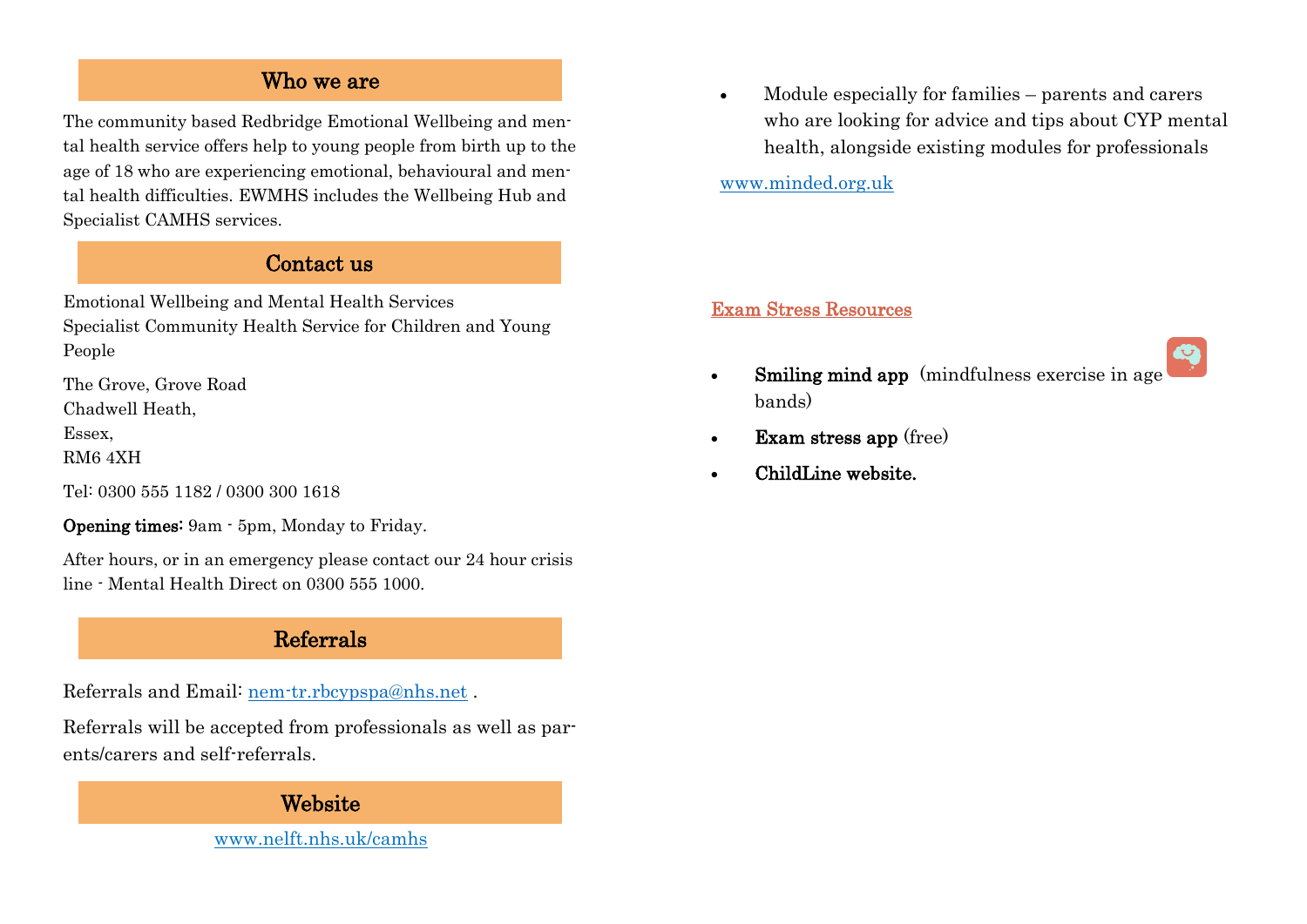# Other Resources

# Parental Support & Advice

 Early Intervention & Family Support Service 020 8708 2612 | 020 8708 2611 | 020 8708 2610

## [early.intervention@redbridge.gov.uk](mailto:early.intervention@redbridge.gov.uk)

Parent of Autistic Children Together (PACT)

Support for Autism

020 8220 0090

[www.pact-uk.co.uk](http://www.pact-uk.co.uk)

Relate Family Counselling

Family Support

01708 441 722

### [www.relate.org.uk](http://www.relate.org.uk)

Our Pact

Parental Control for Social Media, Devices, Internet and Texting Access

<http://ourpact.com/>

Bullying UK (advice parents and schools)

[www.bullying.co.uk](http://www.bullying.co.uk)

# What young people struggle with?

| Body Image Worries & Difficulties with Eating |
|-----------------------------------------------|
|                                               |
|                                               |
|                                               |
| Further Help & Advice                         |

# General Support

# The Mix

The Mix is the UK's leading support service for young people. We are here to help you take on any challenge you're facing—from mental health to money, from homelessness to finding a job, from break-ups to drugs. Talk to us via online, social or our free, confidential helpline. Free phone: 0808 808 4994 or 1-2-1 chat.

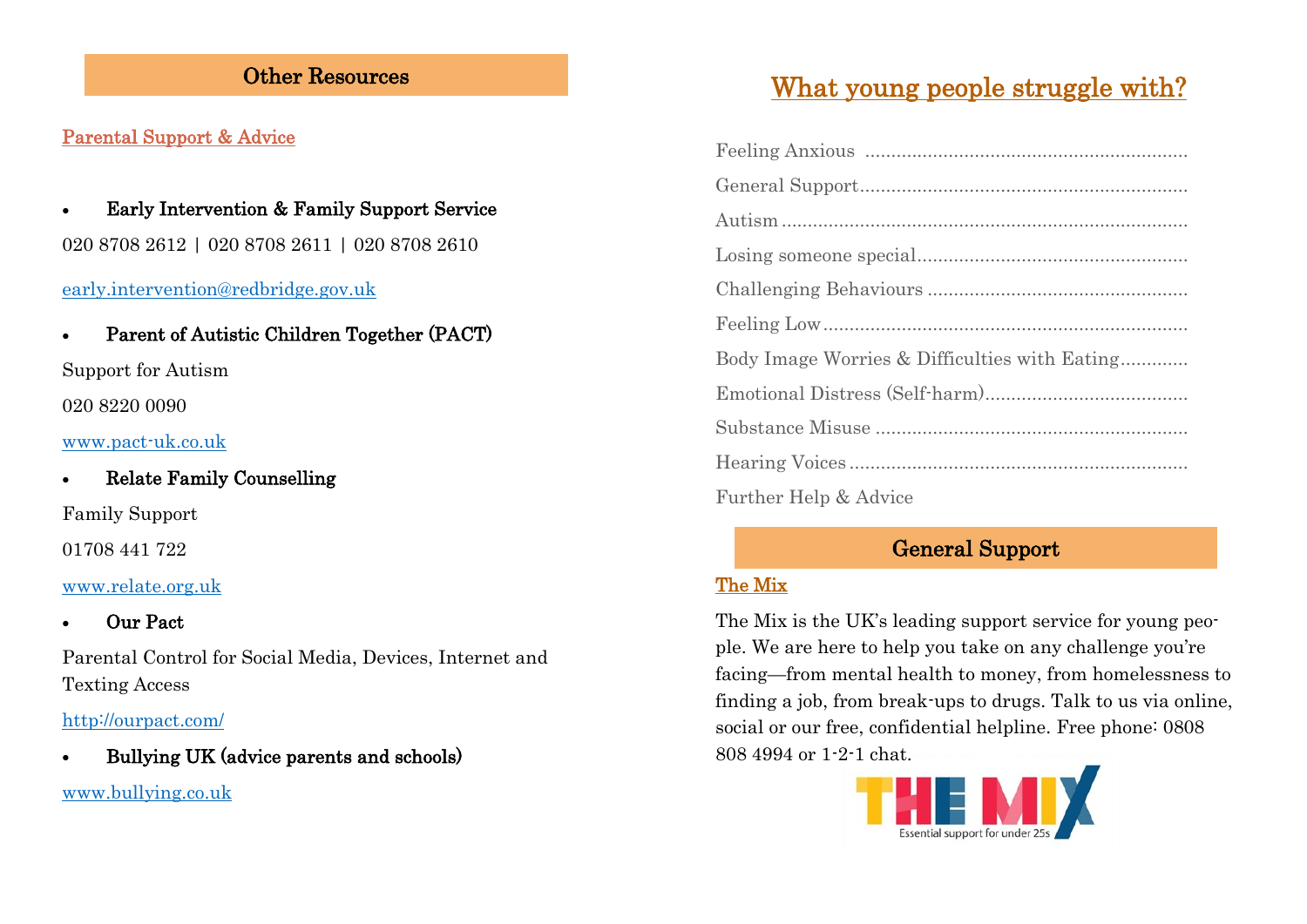# Feeling Anxious

Anxiety is a feeling of unease, such as worry or fear that can be mild or severe. Everyone has felt worried at some point in their life—for example you may be worried about sitting an exam or attending a job interview.

#### NHSGOAPP

This App enables young people aged under 24 living in London to have access to free, confidential health information and advice 24/7 'to take control of their health'.



It has been designed by young people through the Healthy London Partnership. Posters are available to promote the service. Young people are able to access information through a Health A-Z or through subject buttons. It covers key areas relating to emotional wellbeing including, anxiety. www.nhsgo.uk .Free to download from Apple and Google Play stores with an introductory film designed for use in assemblies, clubs etc. introducing the App http://bit.ly/2bQBHzd .

### Anxiety Care UK

The group is open to people with an anxiety/OCD disorder, carers, families and friends. No need to book in advance, just turn up to the session.

Email: office@anxietycare.org

Website: www.anxietycare.org.uk

# Mind UK



Provides advice and support to anyone with a mental health problem and is also part of the Time to Change campaign. The website provides: an extensive A-Z of Mental Health covering a wide range of subjects.

# Other Resources

### More Anxiety and Depression Resources

- GoZen website for Young People and Parents
- Sitting Still Like a Frog by Eline Suel (comes with CD Mindfulness exercise)
- Breaking free from OCD (Self-help book)
- Online counselling www.blurtitout.org
- Online counselling www.bigwhitewall.com
- Worksheets, mood monitoring (adults), formulations handouts, anxiety management www.getselfhelp.co.uk

### Bereavement Resources

- Child Bereavement UK—an article on bereavement by suicide.
- Anna Freud Centre- Podcast 'Child in Mind' & 'What is Trauma'.
- Winston's Wish Books- ' Luna's Red Hat', 'Beyond the rough rock'. Workbooks: bereavement/cancer- 'What to do when someone special dies' and 'When bad things happen<sup>'</sup>.

Website: [www.mind.org.uk](http://www.mind.org.uk)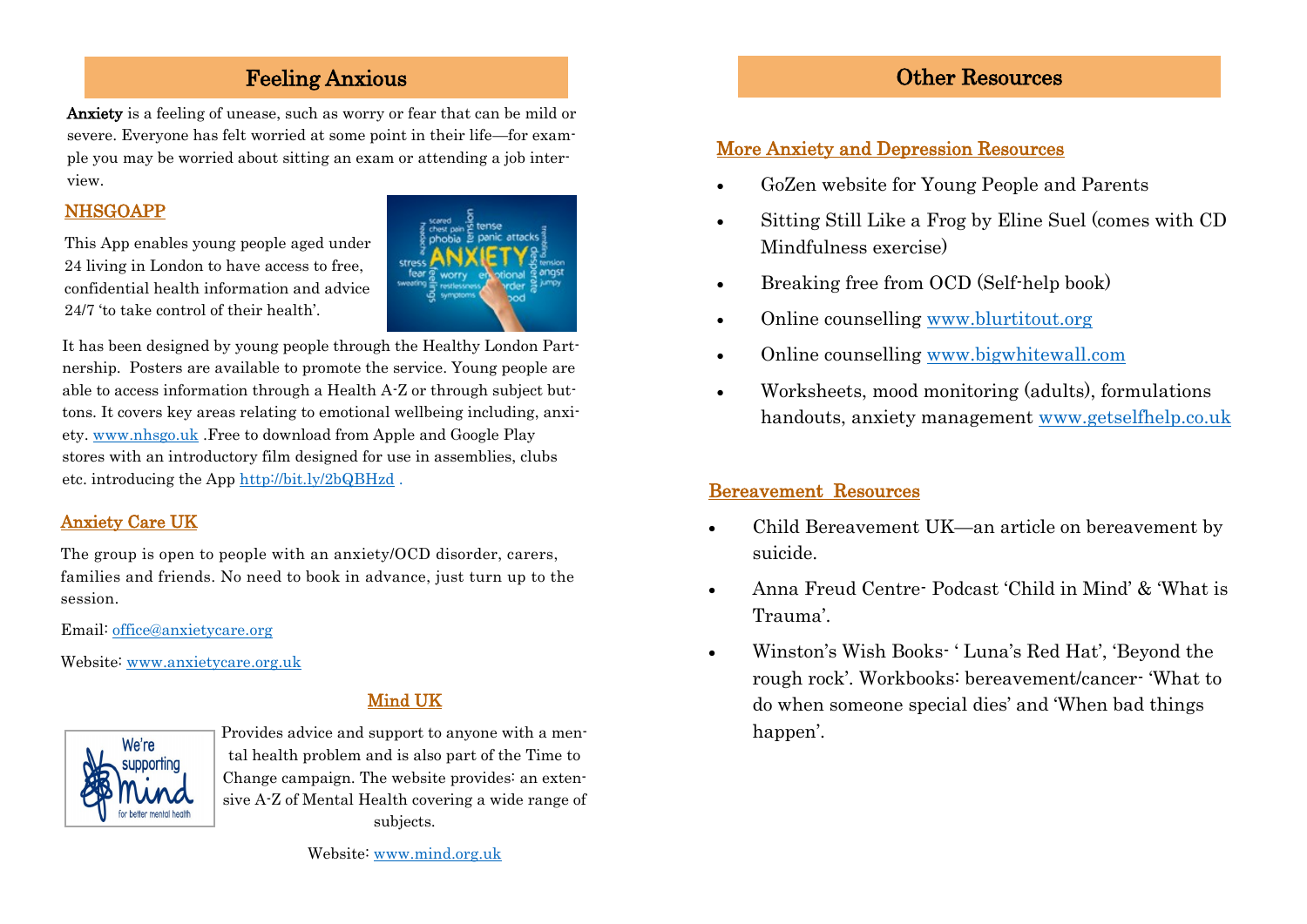# Hearing Voices

Hearing voices is an auditory hallucination that may or may not be associated with a mental health problem. It is the most common type of hallucination in people with psychotic disorders such as schizophrenia. However, a large number of otherwise healthy individuals have also reported hearing voices.

#### Voice Collective

Voice Collective is a UK-wide, London-based project that supports children and young people who hear voices, see visions, have other 'unusual' sensory experiences or beliefs. We also offer support for parents/families, and training for youth workers, social workers, mental health professionals and other supporters. Their work is funded by BBC Children In Need and the Esmée Fairbairn Foundation, amongst others.

You can contact them by email

(info@voicecollective.co.uk) or phone (020 7911 0822). You are also welcome to join their online peer support forum.



# Mind UK

Provides advice and support to anyone with a mental health problems and is also part of the Time to Change campaign. The website provides:

 an extensive A-Z of Mental Health covering a wide range of subjects

Website: [www.mind.org.uk](http://www.mind.org.uk)



# Autism

Autism is a mental health condition, present from early childhood, characterized by great difficulty in communicating and forming relationships with other people and in using language and abstract concepts.

# The Autism Project

The Autism Project (TAP) is a full time 2 year employment programme for young people on the autism spectrum, who would like work but need more confidence, support, skills and experience. We use a module based

learning system so students can start at the beginning of any term and can progress at a pace that best meets their individual needs.

Contact: Judith Kerem

Telephone: 07958 610864 / 020 7060 5706

Website: www.care-trade.org/

#### Romford Autistic Group Support

RAGS is an independent parent-led support group for families who have children with Autism/Asperger's Syndrome aged 5+. There is a nominal annual membership fee.

Telephone Number: 01708 564871 / 07760 169187



Website: www.rags-havering.org.uk

### Sycamore Trust



Educating the community and empowering individuals affected by Autistic Spectrum Disorders and/or Learning Difficulties.

Head Office: 0208 517 9317 / 0208 262 5330 Autism Hub: 01708 749 816

Website: www.sycamoretrust.org.uk

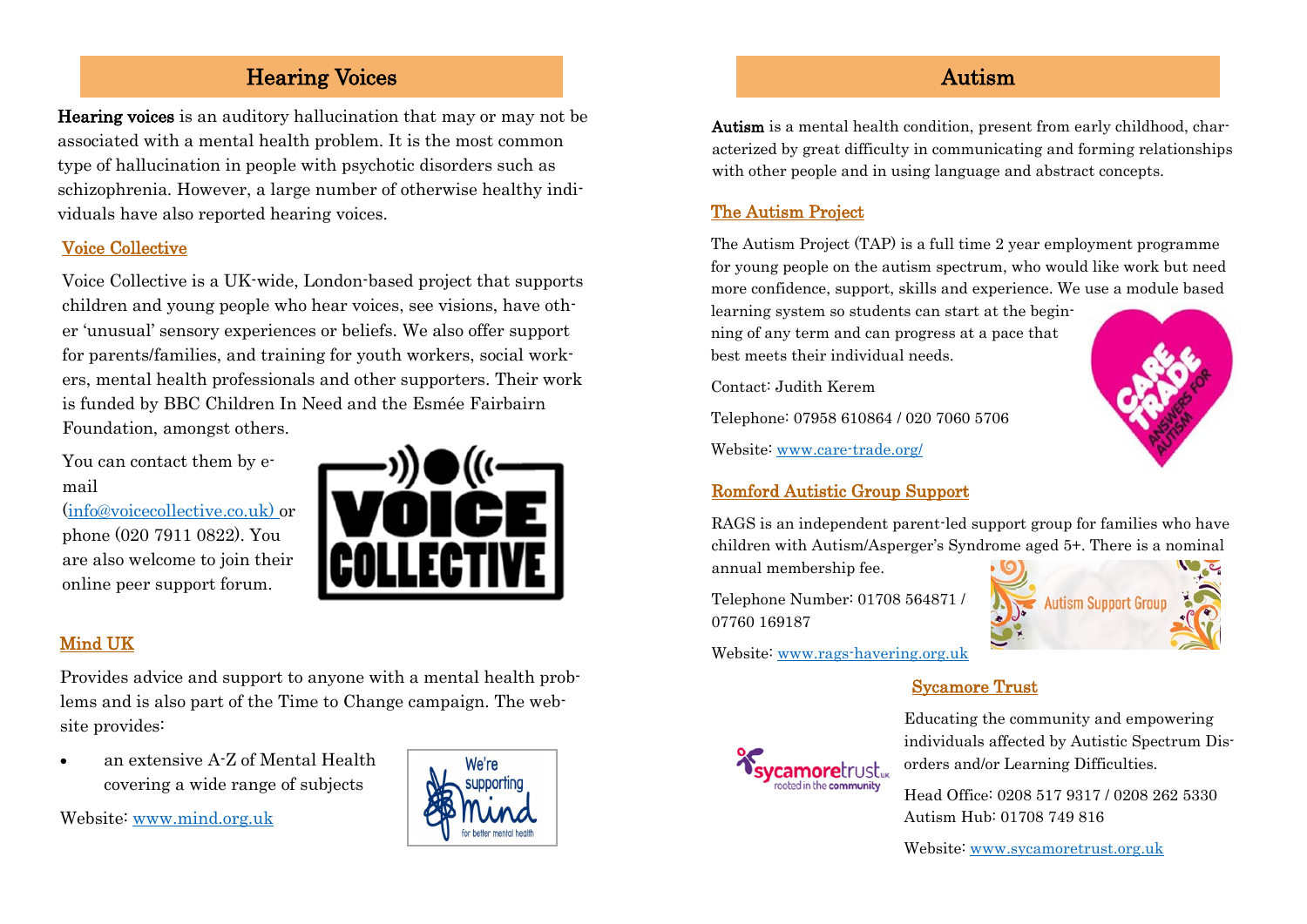# Losing Someone Special (Bereavement)

Bereavement is a period of mourning after a loss, especially after the death of a loved one.

#### Grief Encounter

We support bereaved children and their families to help alleviate the pain caused by the death of someone close. Our services are free, funded through the generosity of our supporters.

Tel: 020083718455

Helpline: 0808 802 0111



www.griefencouter.org.uk

## Winston's Wish

Website:

Winston's Wish is the UK's childhood bereavement charity. We support children and their families after the death of a parent or sibling. They provide professional therapeutic help in individual, group and residential settings. We are the only specialist provider of support for children bereaved through homicide and suicide, as well as military families who have been bereaved.

The Winston's Wish Freephone National Helpline is a vital support tool for those coping with bereavement. It is manned by trained clinical practitioners and is free and confidential. Call: 08088 020 021 for free advice and support.

Website:

www.winstonswish.org.uk



# Substance Misuse

Substance Misuse is the misuse of negative substances to feel good when life is not going too well.

# WDP Young People (Fusion)

WDP Fusion offers support for young people who may be affected by drug or alcohol problems. This service is available to young people under 18 in Redbridge (or who attend school/college in Redbridge). They offer structured interventions (psychosocial interventions), motivational and engagement work (building relationships in informal settings to increase knowledge and insight), presenta-

tions and information stalls (student fresher fairs, school parents' evening).

Tel: 020 8708 7801 Email: info.fusion@wdp.org.uk



Info.fusion@wdp.cjsm.net

Website: http://www.wdpyoungpeople.org.uk/fusion-young-peoplesdrug-and-alcohol-service/

# Talk to FRANK

FRANK is a national [drug education](https://en.wikipedia.org/wiki/Drug_education) [propaganda](https://en.wikipedia.org/wiki/Propaganda) service jointly established by the [Department of Health](https://en.wikipedia.org/wiki/Department_of_Health_(United_Kingdom)) and [Home Office o](https://en.wikipedia.org/wiki/Home_Office)f the [British government i](https://en.wikipedia.org/wiki/Government_of_the_United_Kingdom)n 2003.<sup>[\[1\]\[](https://en.wikipedia.org/wiki/FRANK_(drugs)#cite_note-1)[2\]](https://en.wikipedia.org/wiki/FRANK_(drugs)#cite_note-2)</sup> It is intended to reduce the use of both legal and illegal drugs by educating teenagers and adolescents about the potential effects of drugs. It has run many media campaigns on the radio and the internet.

Telephone: 0300 123 6600 Text: 82111 Frank also have a Live Chat Option between 2pm and pm everyday. Website: www.talktofrank.com

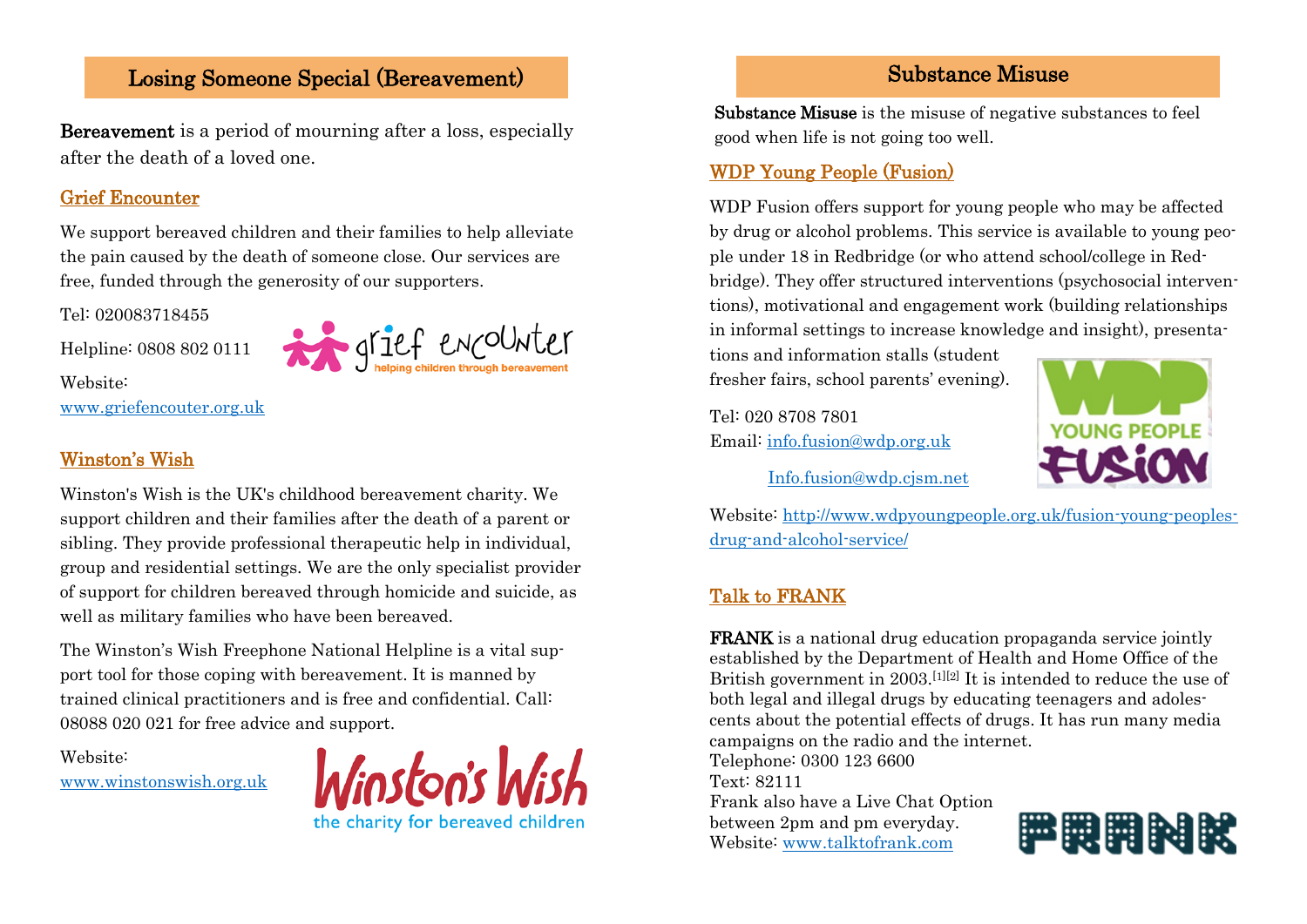# Challenging Behaviours

## Emotional Distress

Emotional distress can lead to self-harm which is when somebody intentionally damages or injures their body. It's usually a way of coping with, or expressing, overwhelming emotional distress.

#### Samaritans

The Samaritans Offer a safe place for you to talk any time you like, in your own way – about whatever's getting to you. You don't have to be suicidal. When you talk to them, they will give you an opportunity to talk about any thoughts or feelings you have, whatever they may be. You talk and they simply listen.

Telephone: 116 123  $(TK)$ 

Website: [www.samaritans.org](http://www.samaritans.org)

#### Calm Harm-

#### Self Harm App

The urge to self-harm is like a wave.

It feels the most powerful when you start wanting to do it. Learn to ride the wave with the free Calm Harm app using these activities.

**Comfort**, **Distract**, **Express Yourself**, **Release**, **Random** and **Breathe**.

When you ride the wave, the urge to self-harm will fade.

Available to download on Goog Play and the AppStore.



Talk to us any time you like, in your own way - about

and conting to you

**SAMARITANS** 

Challenging Behaviours include behaviours such as, self-injurious behaviour for example hitting, biting, shouting and swearing. This can also include difficulties with sitting still, focusing and concentrating.

### The Cube (Communication and Understanding of Behaviour for Education)

Is a behaviour and inclusion unit located in Cranbrook Primary School, providing short stay place-

ments for mainly KS2 pupils. Pupils spend part of every day in mainstream classes, but also receive targeted 'nurturing' support to enable them to self-regulate their behaviour and return to their mainstream school. Schools refer.

## Understanding Challenging Behaviour



Telephone: 0208 518 2562

Website: www.cranbrookprimaryschool.com

#### ADDUP

ADDUP was set up to bring families together, to guide parents in the right direction to find the practical help they need for their children and to promote both public and professional awareness of ADHD. We feel we have achieved many of our aims and will continue to work towards a better understanding of this condition amongst professionals.

Telephone: 01708454040

Website: www.addup.co.uk